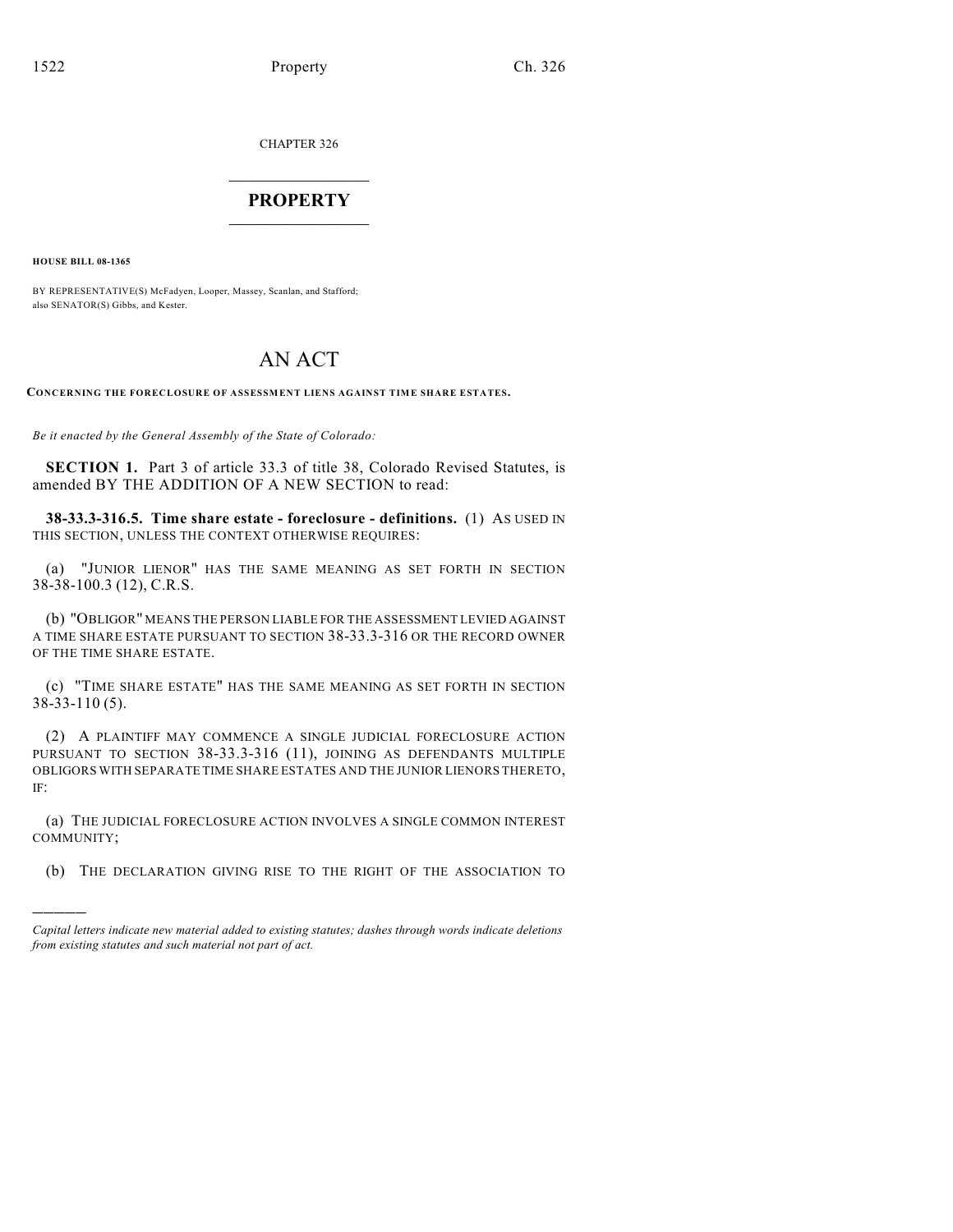COLLECT ASSESSMENTS CREATES DEFAULT AND REMEDY OBLIGATIONS THAT ARE SUBSTANTIALLY THE SAME FOR EACH OBLIGOR NAMED AS A DEFENDANT IN THE JUDICIAL FORECLOSURE ACTION;

(c) THE ACTION IS LIMITED TO A CLAIM FOR JUDICIAL FORECLOSURE BROUGHT PURSUANT TO SECTION 38-33.3-316 (11); AND

(d) THE PLAINTIFF DOES NOT ALLEGE, WITH RESPECT TO ANY OBLIGOR, THAT THE ASSOCIATION'S LIEN IS PRIOR TO ANY SECURITY INTEREST DESCRIBED IN SECTION 38-33.3-316 (2) (a) (II), EVEN IF SUCH A CLAIM COULD BE MADE PURSUANT TO SECTION 38-33.3-316 (2) (b) (I).

(3) IN A JUDICIAL FORECLOSURE ACTION IN WHICH MULTIPLE OBLIGORS WITH SEPARATE TIME SHARE ESTATES AND THE JUNIOR LIENORS THERETO HAVE BEEN JOINED AS DEFENDANTS IN ACCORDANCE WITH THIS SECTION:

(a) IN ADDITION TO ANY OTHER CIRCUMSTANCES WHERE SEVERANCE IS PROPER UNDER THE COLORADO RULES OF CIVIL PROCEDURE, THE COURT MAY SEVER FOR SEPARATE TRIAL ANY DISPUTED CLAIM OR CLAIMS;

(b) IF SERVICE BY PUBLICATION OF TWO OR MORE DEFENDANTS IS PERMITTED BY LAW, THE PLAINTIFF MAY PUBLISH A SINGLE NOTICE FOR ALL JOINED DEFENDANTS FOR WHOM SERVICE BY PUBLICATION IS PERMITTED, SO LONG AS ALL INFORMATION THAT WOULD BE REQUIRED BY LAW TO BE PROVIDED IN THE PUBLISHED NOTICE AS TO EACH DEFENDANT INDIVIDUALLY IS INCLUDED IN THE COMBINED PUBLISHED NOTICE. NOTHING IN THIS PARAGRAPH (b) SHALL BE INTERPRETED TO ALLOW SERVICE BY PUBLICATION OF ANY DEFENDANT IF SERVICE BY PUBLICATION IS NOT OTHERWISE PERMITTED BY LAW WITH RESPECT TO THAT DEFENDANT.

(c) THE ACTION SHALL BE DEEMED A SINGLE ACTION, SUIT, OR PROCEEDING FOR PURPOSES OF PAYMENT OF FILING FEES, NOTWITHSTANDING ANY ACTION BY THE COURT PURSUANT TO PARAGRAPH (a) OF THIS SUBSECTION (3), SO LONG AS THE PLAINTIFF COMPLIES WITH SUBSECTION (2) OF THIS SECTION.

(4) NOTWITHSTANDING THAT MULTIPLE OBLIGORS WITH SEPARATE TIME SHARE ESTATES MAY BE JOINED IN A SINGLE JUDICIAL FORECLOSURE ACTION, UNLESS OTHERWISE ORDERED BY THE COURT, EACH TIME SHARE ESTATE FORECLOSED PURSUANT TO THIS SECTION SHALL BE SUBJECT TO A SEPARATE FORECLOSURE SALE, AND ANY CURE OR REDEMPTION RIGHTS WITH RESPECT TO SUCH TIME SHARE ESTATE SHALL REMAIN SEPARATE.

(5) THE PLAINTIFF IN AN ACTION BROUGHT PURSUANT TO THIS SECTION IS DEEMED TO WAIVE ANY CLAIMS AGAINST A DEFENDANT FOR A DEFICIENCY REMAINING AFTER THE FORECLOSURE OF THE LIEN FOR ASSESSMENT AND FOR ATTORNEY FEES RELATED TO THE FORECLOSURE ACTION.

**SECTION 2. Effective date - applicability.** (1) This act shall take effect at 12:01 a.m. on the day following the expiration of the ninety-day period after final adjournment of the general assembly that is allowed for submitting a referendum petition pursuant to article V, section 1 (3) of the state constitution, (August 6, 2008, if adjournment sine die is on May 7, 2008); except that, if a referendum petition is